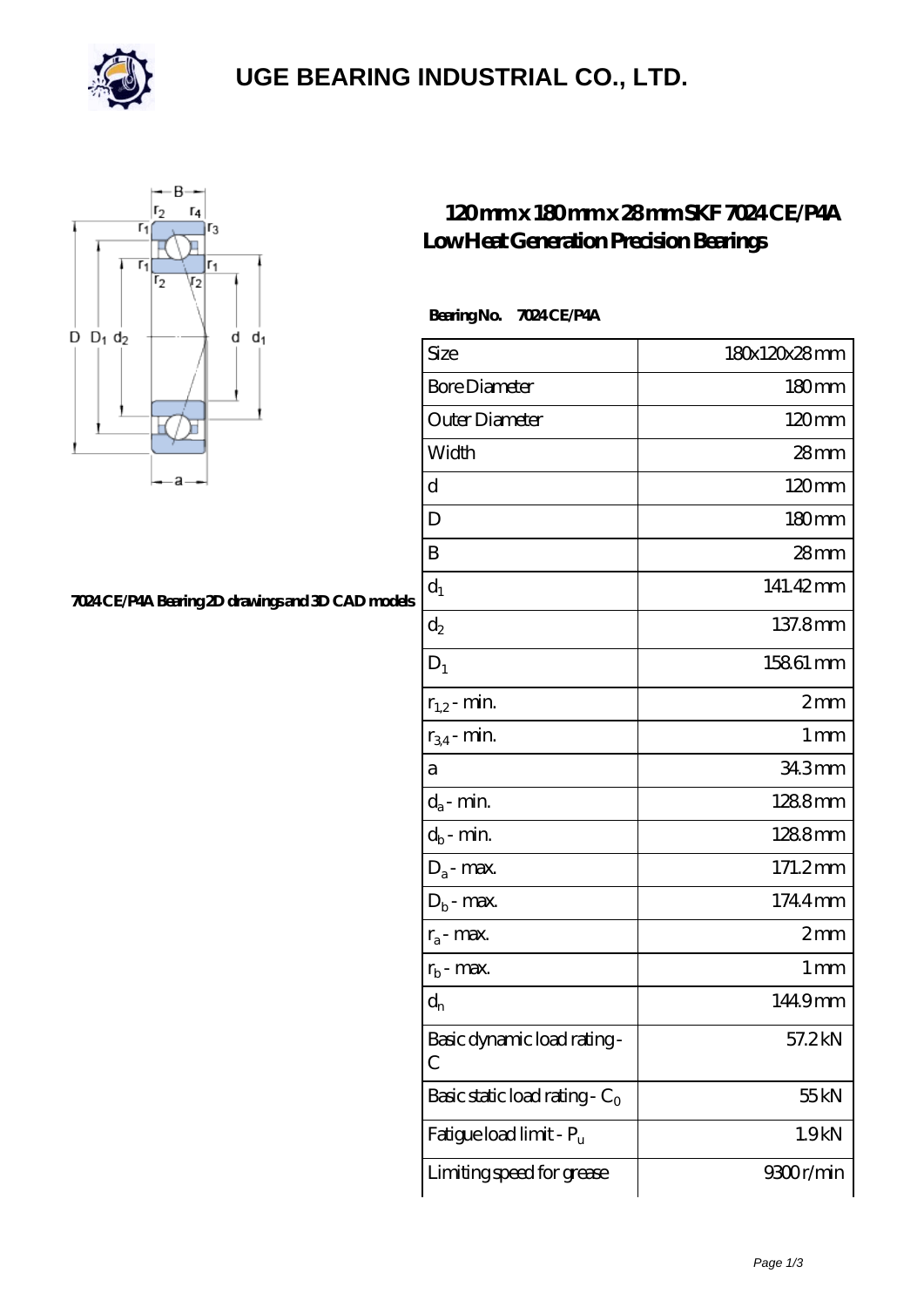

# **[UGE BEARING INDUSTRIAL CO., LTD.](https://m.rerkm.com)**

| lubrication                           |                 |
|---------------------------------------|-----------------|
| Limiting speed for oil<br>lubrication | 14500mm/min     |
| Ball - $D_w$                          | 14.288mm        |
| $Ball - z$                            | 29              |
| $G_{ref}$                             | $28$ cm $3$     |
| Calculation factor - $f_0$            | 96              |
| Preload class $A - G_A$               | 310N            |
| Preload class $B - G_B$               | 930N            |
| Preload class $C - G_C$               | 1850N           |
| Calculation factor - f                | 1.12            |
| Calculation factor - f                | 1               |
| Calculation factor - $f_{2A}$         | 1               |
| Calculation factor - $f_{2B}$         | 1.03            |
| Calculation factor - $f_{\chi}$       | 1.05            |
| Calculation factor - f <sub>HC</sub>  | 1               |
| Preload class A                       | 104N/micron     |
| Preload class B                       | 164N/micron     |
| Preload class C                       | 225N/micron     |
| $d_1$                                 | 141.42mm        |
| $d_2$                                 | 137.8mm         |
| $D_1$                                 | 15861 mm        |
| $r_{1,2}$ min.                        | 2mm             |
| $r_{34}$ min.                         | 1 <sub>mm</sub> |
| $d_a$ min.                            | 1288mm          |
| $d_b$ min.                            | 1288mm          |
| $D_a$ max.                            | 171.2mm         |
| $D_{b}$ max.                          | 1744mm          |
| $r_a$ max.                            | 2mm             |
| $r_{\rm b}$ max.                      | 1 mm            |
| $\mathrm{d}_{\mathrm{n}}$             | 1449mm          |
|                                       |                 |